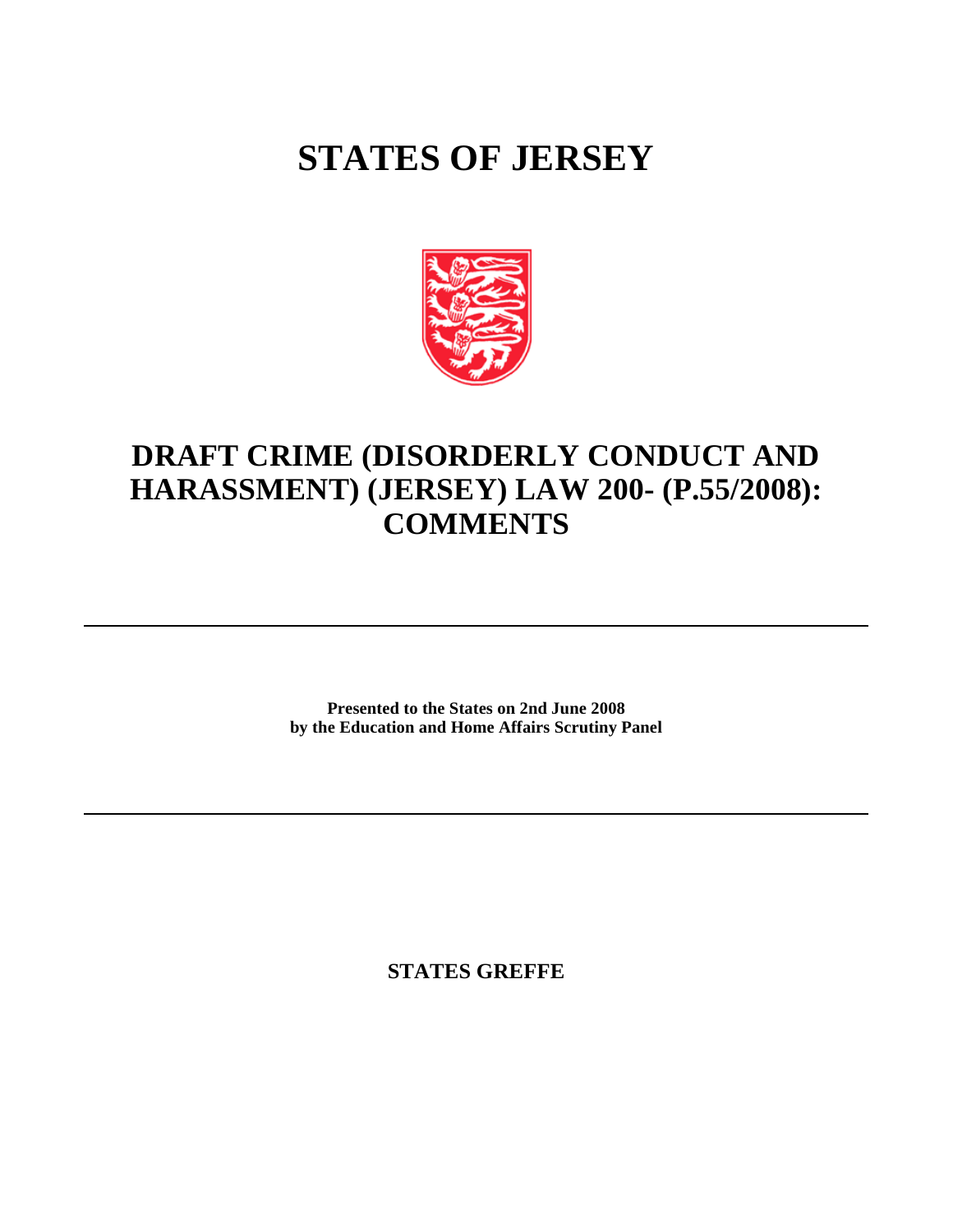## **COMMENTS**

The Education and Home Affairs Scrutiny Panel received a draft copy of the *Crime (Disorderly Conduct and Harassment) (Jersey) Law 200-* in October 2007. The Panel considered the draft Law on 10th December 2007 and subsequently wrote to the Minister with a set of questions that it had identified. The Minister responded on 11th January 2008. The Panel believes it would be of benefit for the Assembly to be aware of the advice it received from the Minister.

When the Panel considered the draft Law, it took into account the changes that had been made to the Law since the previous draft (lodged as P.151/2006) had been withdrawn on 16th January 2007. The Panel also examined the transcript of the debate that had occurred at that time with a view to clarifying the issues that had arisen. From this consideration, the Panel identified 6 questions. These questions, together with the information and advice provided by the Minister in response, are presented below:

When you withdrew the previous draft Law, P.151/2006, you indicated that you would consult Members. Besides with ourselves, what other consultation have you undertaken? Since the withdrawal of P.151/2006, the Minister had consulted the States of Jersey Police; the Honorary Police; the Council of Ministers and H.M. Attorney General.

What would be the manpower and cost implications of adopting the draft Law, particularly for the States of Jersey Police; H.M.P. La Moye; and the Magistrate's Court? The Minister indicated there were no identifiable cost and manpower implications from the implementation of this legislation. It was not envisaged that a large number of prosecutions would result from its introduction but rather that the legislation would empower the Police to respond appropriately to low-level public disorder and harassment and that an appropriate deterrent would be put in place.

How would the revised draft address the comments made by H.M. Attorney General during the debate on P.151/2006 that there could be "an element of interference with the rights of the citizen"?

The Minister reported that there was nothing particular to address as a result of comments H.M. Attorney General had made to the Assembly on 16th January 2007. However, the Minister indicated that Members could be reassured at the changes that had been made which picked up on other comments made during the debate:

The revised draft did not include the word 'insulting' in Article  $2(1)(a)$  and (b), and also in the provisions of Article  $2(1)(d)$  which dealt with the display of writing, signs or other visible representations that are threatening, abusive or insulting.

H.M. Attorney General's advice to the Assembly had been that it was for the Assembly to decide on the balance between  $-$  (a) the Police not performing their obligations under the Human Rights Convention; and (b) creating a structure whereby the Police could deal with the public. It had also been advised that the Human Rights Convention constraints on the Police as well as the prosecution and the Court all served to protect the rights of the citizen.

Where would the burden of proof lie for offences committed under the Law?